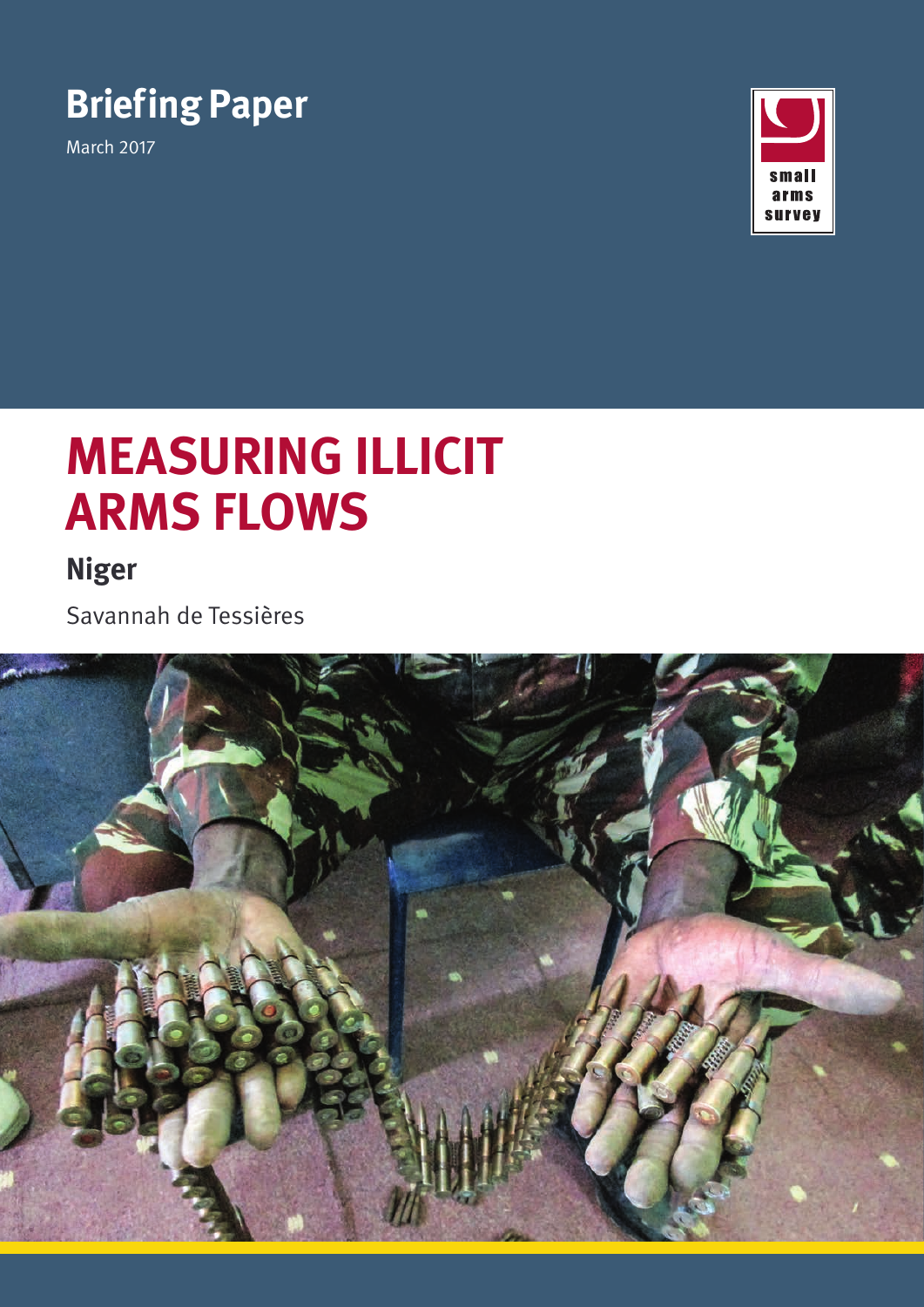# **Credits and contributors**

**Copy-editor**: Alex Potter ([alex.potter@mweb.co.za\)](mailto:alex.potter%40mweb.co.za?subject=Enquiry)

**Proofreader**: Stephanie Huitson (readstephanie@ymail.com)

**Cartography**: Jillian Luff ([www.mapgrafix.com\)](www.mapgrafix.com)

**Design and layout**: Rick Jones ([rick@studioexile.com](mailto:rick%40studioexile.com?subject=Enquiry))

#### About the author

**Savannah de Tessières** is a consultant for the Small Arms Survey and the UN with over 10 years' experience of working in the international security and arms fields, including extensive field research across Africa and the MENA region. Between 2011 and 2016, she was an arms expert on the UN Panel of Experts on Libya and served as the Panel's Coordinator between 2015 and 2016. Between 2007 and 2011, she worked for the Small Arms Survey, where she designed and led large-scale research projects into conflict analysis and arms proliferation. She holds master degrees from La Sorbonne University in Paris and the Graduate Institute of International and Development Studies in Geneva. She has published numerous reports and articles on security sector reform, international sanctions, arms trafficking and armed actors, and is a regular speaker at conferences and seminars.

#### Acknowledgements

This Briefing Paper has been made possible through the support of the German Federal Foreign Office, in coordination with the Small Arms Survey's Security Assessment in North Africa (SANA) project.

The Small Arms Survey would like to thank the Commission Nationale de Collecte et de Contrôle des Armes Illicites (CNCCAI - Niger) for its support during the field research.



**Federal Foreign Office** 

#### **Front cover photo**

7.62x54R mm ammunition seized from armed bandits in Agadez region in 2016. Source: Savannah de Tessières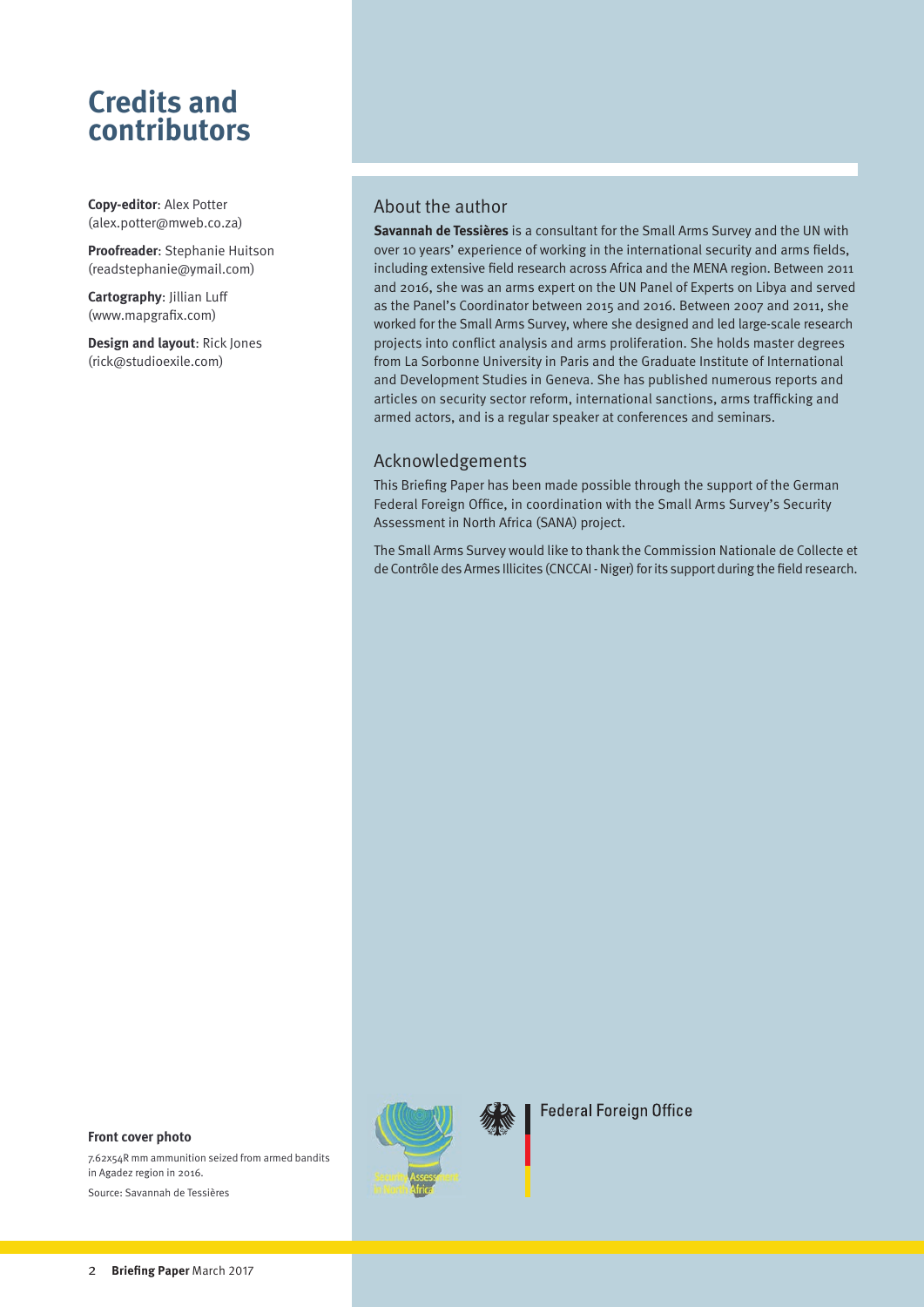# **Overview**

This Briefing Paper examines the measurement of illicit arms flows in Niger in the context of the UN Sustainable Development Goals (SDGs), specifically SDG 16. Under Target 16.4, the 2030 Development Agenda considers the flows of illicit arms as an impediment to sustainable development and calls states to reach a significant reduction in such flows. This paper unpacks the concept of 'illicit arms flows' and discusses its measurement challenges. It finds that in Niger, primary sources of arms flows within and through the country include cross-border trafficking and diversion from domestic stockpiles. It notes that Nigerien security agencies all seize arms and describes the current state of data collection about those arms seizures. The paper goes on to note that while data is currently not comprehensive enough to assess progress done in implementing Target 16.4, the government is working to improve the situation. It notes that data derived from other, non-government sources can be useful, especially in countries such as Niger. Finally, it suggests that additional sources—including tracking arms and ammunition prices and data on the use of firearms in acts of violence—can serve as further possible indicators.

# **Key findings**

- Niger's security forces seize weapons and ammunition and keep useful records. The quality of data collection varies greatly between institutions, however, and a central, national database of seizure-related information is crucially lacking.
- Though Niger is primarily a transit route for weapons circulating in the region, measuring illicit arms flows in the country is key to understanding the evolution of trafficking trends in the wider region.
- In the absence of comprehensive data on arms seizures in Niger, other indicators should also be used, including the fluctuation in materiel pricing and reports on the use of firearms in acts of violence.

## **Introduction**

Niger is located at the heart of the Sahel and the region's most violent conflicts. Crises in Libya, Mali, and Nigeria directly impact Niger's internal security and present significant socio-economic challenges. This sense of insecurity in the country is reflected in increased domestic demand for weapons, particularly for small arms for self-protection. At the same time, the difficulty of controlling the country's vast desert territory and the absence of state control in several neighbouring border areas make the fight against trans-border insecurity highly challenging for the Nigerien authorities.

In 2015 UN member states adopted the Sustainable Development Goals (SDGs), which identify violence and illicit arms flows as impediments to development. Under SDG Target 16.4 UN member states committed to 'significantly reduce illicit . . . arms flows' by 2030 (UNGA, 2015). The UN's proposed indicator for this target (Indicator  $16.4.2$ )<sup>1</sup> is the:

Proportion of seized, found or surrendered arms, whose illicit origin/ context has been traced/established by a competent authority in line with international instruments (UN Statistical Commission, 2016).

The identification of effective indicators is key to monitoring progress, identifying shortcomings, and informing policy-making in order to meet the SDGs. Unfortunately, however, UN member states do not have the same capacities to conduct, record, and trace arms seizures, and in this regard countries acutely affected by armed violence and underdevelopment face more difficulties than others. Given these potential discrepancies in the availability of data, the Small Arms Survey has previously argued that Indicator 16.4.2 can be complemented with a range of additional indicators (De Martino and Atwood, 2015). In Niger—a country that lacks the capacity to maintain comprehensive data on arms seizures—datasets are, however, usable, improvable, and (most importantly) available to support the monitoring of SDG Target 16.4 .

This Briefing Paper—the third in a series of four publications on measuring illicit arms flows in selected countries—examines both Niger's domestic sources of illicit arms and cross-border trafficking dynamics. Based on field research conducted in Niger, including meetings with government,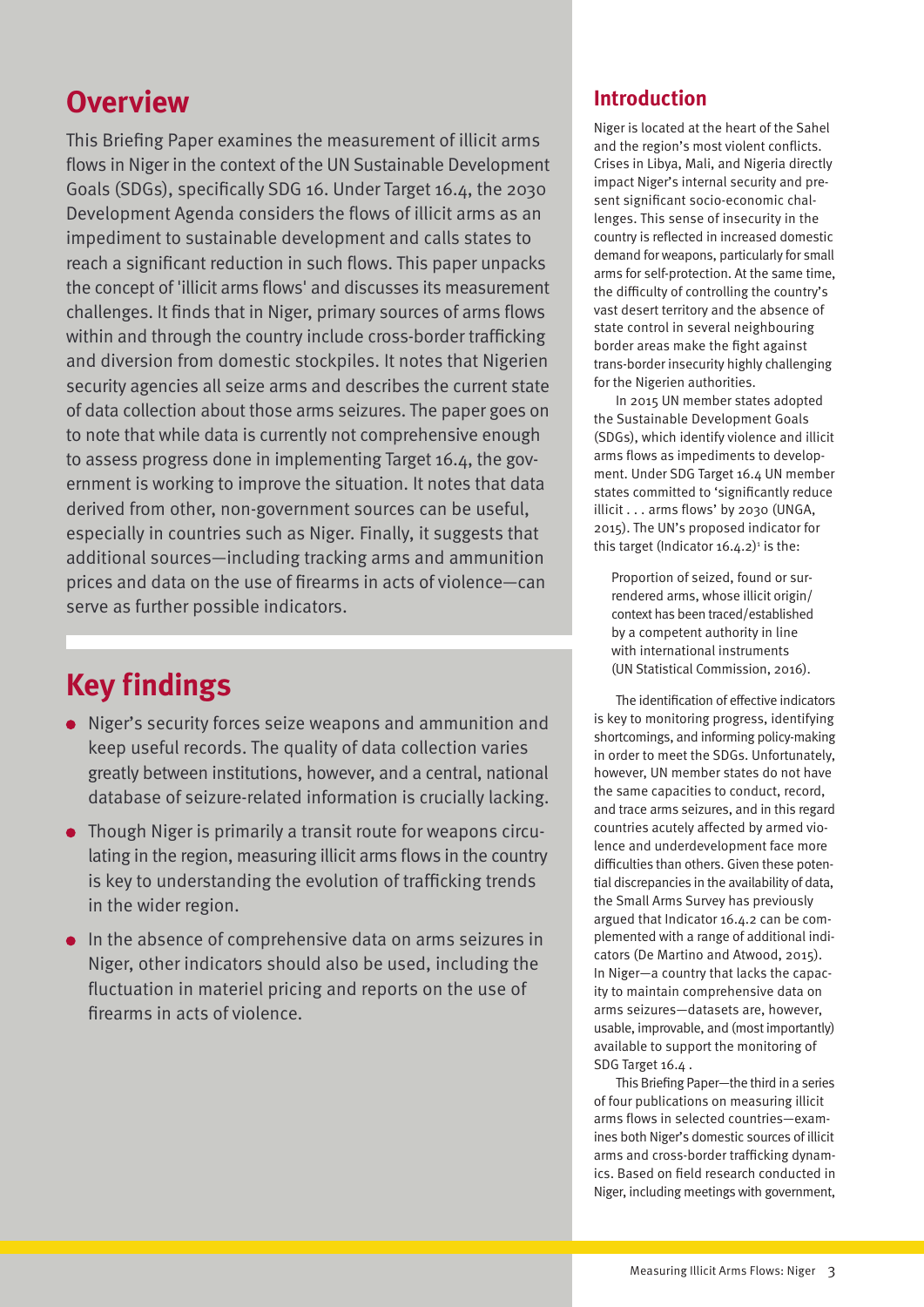civil society, and others, the Briefing Paper maps the national and international bodies that collect data relevant to monitoring the evolution of illicit arms flows in and through Niger. It also discusses the relevance of Indicator 16.4.2 and suggests ways to improve the monitoring of progress towards the achievement of SDG Target 16.4 in Niger, and more widely in Africa.

# **Context**

The intrinsic links between armed insecurity in Niger and that of its neighbours makes analysing and measuring arms trafficking in Niger key to understanding the evolution of the arms-trafficking dynamics in the wider region. This is particularly true in those conflict-affected areas surrounding Niger where the collection of data is much more challenging.

Niger continues to face an increased threat of terrorism from largely external non-state armed groups. The collapse of the Libyan state in 2011 and the conflicts in Mali and Nigeria have fostered these threats. Groups such as the Movement for Unity and Jihad in West Africa (MUJAO) and Al Murabitun in Mali, as well as the Nigeria-based Boko Haram, threaten Niger's internal security.

The threat posed by transnational criminal networks has also increased in Niger. The country is a primary transit route for the trafficking of migrants and commodities, including arms and ammunition. Chronic insecurity and the difficulties the state faces in its attempts to control certain areas have boosted the activities of transnational criminal networks. This is compounded by the threat of terrorism and armed banditry, particularly in the north of the country and on the border with Mali.

The country is relatively stable at the moment and the last presidential election (March 2016) passed quite peacefully. The ethnic tensions that have resulted in multiple armed rebellions over the past 30 years remain palpable beneath the surface, however. Intercommunal conflicts are also common and generally relate to access to natural resources.<sup>2</sup>

# **Sources of illicit small arms**

Illicit small arms have been defined as 'weapons that are produced, transferred, held, or used in violation of national or international law' (Schroeder, 2013, p. 284).

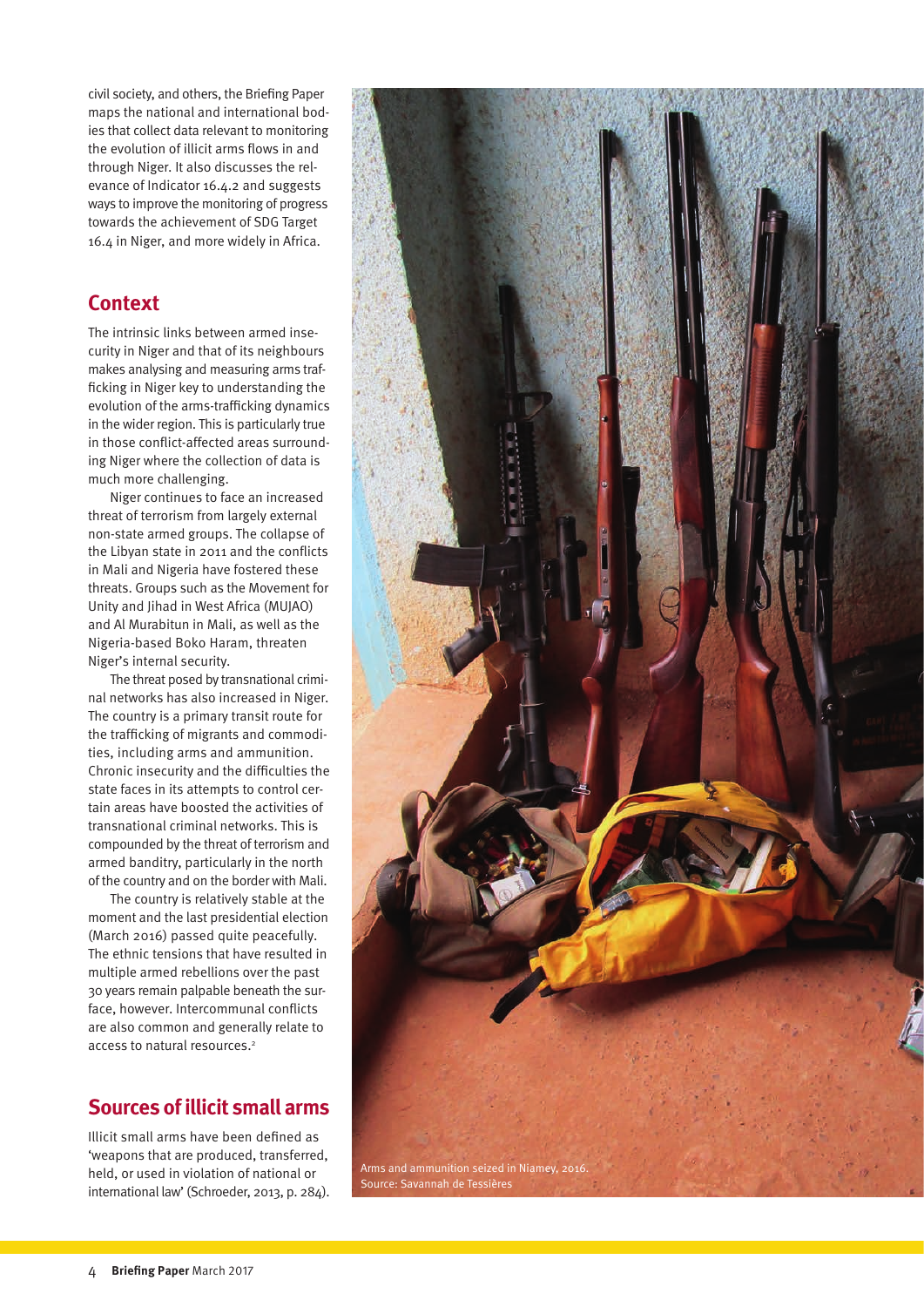

This definition acknowledges the many different forms that illicit arms flows can take. In Niger, illicit small arms and ammunition come from both domestic and external sources.

# Diversion from national stockpiles

Inadequate procedures and infrastructure have resulted in a number of diversions by officials who exploited their access to state arms supplies. In 2013, for example, a senior officer sold a number of the new Type 56-1 assault rifles after removing their serial numbers to make tracing more difficult. Nigerien security sources believe that the rifles were being transferred to Boko Haram.3 In 2015 a network of members of the security forces (including an armourer) diverted ammunition—mainly 7.62 × 39 mm—that they sold on locally. Authorities believe that in this instance the trafficking supplied armed bandits.4

Recognizing these past challenges, Nigerien authorities are trying to improve the country's physical security and stockpile management (PSSM) measures. International technical partners support their efforts. The goal of these efforts is to meet current international PSSM standards and better protect its arms stockpiles.

Attacks on Nigerien security facilities have resulted in the theft of materiel by terrorist groups. For instance, in June 2016 Boko Haram attacked the southern town of Bosso and its military camp, killing 32 members of the security forces and seizing significant quantities of small arms and light weapons, as well as heavier weapons, ammunition, and vehicles.<sup>5</sup> In the north-west of the country several attacks on security facilities have resulted in Nigerien materiel being diverted to Mali. For instance, on 6 October 2016 an unidentified armed group of ten people from Mali attacked the Tassara refugee camp and killed 22 members of the security forces. The attackers took several vehicles, 5 handguns, 29 AK-type assault rifles, 2 generalpurpose machine guns, and a 12.7 mm heavy machine gun.<sup>6</sup>

# Cross-border trafficking

Over the past six years Niger has primarily served as a transit route for weapons circulating in the region. Weapons transiting Niger primarily come from Libya, Mali, and Nigeria (see below). In addition to those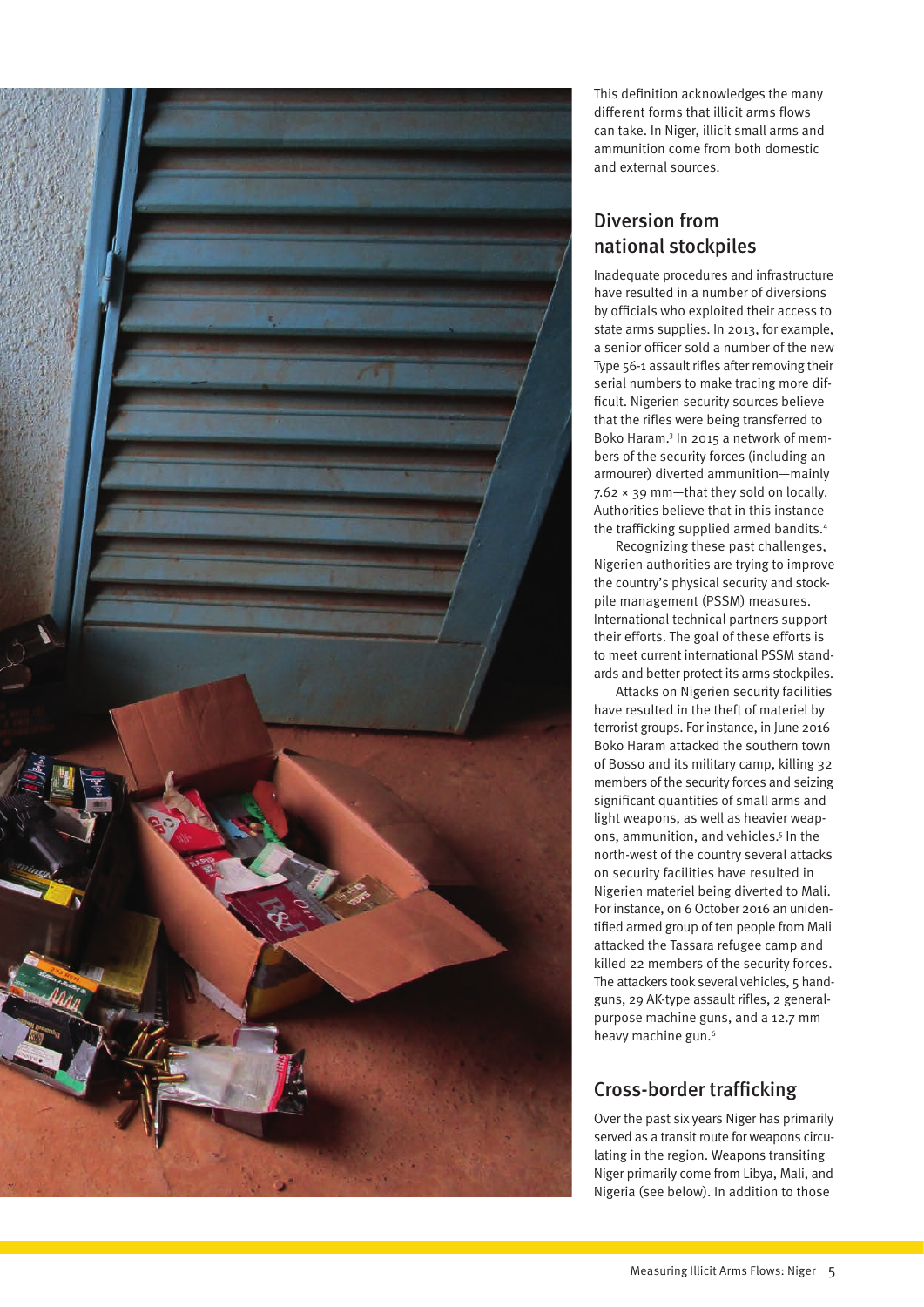**Map 1** Main flows of illicit weapons to and through Niger



three nations, weapons seizures in Niger also indicate that other, more minor sources of illicit materiel exist, including Côte d'Ivoire.7

#### Libya

Since its 2011 revolution Libya has been a major source of illicit materiel across the region, and Niger was one of the first countries to be affected by arms proliferation from its northern neighbour. Libya is a significant source of illicit small arms and ammunition for individuals in Niger seeking to ensure their own protection. This is especially true in the north of the country, where the provision of security by the state is limited and armed robberies are frequent. Notably, among the primary weapons trafficked from Libya and used by Nigeriens are assault rifles and converted Turkish-made blank-firing handguns.8 Blank-firing Turkish handguns are also being moved from Libya through Niger to other countries in the sub-region: in January 2017 the Nigerien police made two seizures from Ghanaian migrants who were returning from Libya after having been paid in weapons for petty work.<sup>9</sup>

Most of the weapons flowing from Libya to Niger are destined for other countries, however. In this regard, the UN Panel of Experts on Libya has noted that groups trafficking illicit weapons from Libya use Niger primarily as a transit route. Over the past five years the sources, routes, and modi operandi of Libyan arms traffickers have evolved. In 2011 and 2012 large convoys transporting arms from Libya crossed Niger mainly into northern Mali. These convoys often travelled together with combatants originally from Mali fleeing from Libya, and several such convoys were intercepted (UNSC, 2012; 2013). In subsequent years, although the seizures decreased in number and size, they nevertheless continued. The UN found that the seized weapons were destined for various armed groups, including al-Qaeda in the Islamic Maghreb, MUJAO, and Ansar Dine (UNSC, 2016, p. 43). The seized materiel included AK-type assault rifles, generalpurpose machine guns, rocket-propelled grenade (RPG) launchers, mortar launchers, and related ammunition, as well as heavycalibre ammunition, radio equipment, and vehicles (UNSC, 2016, pp. 166–67). The last two calendar years saw a notable reduction in arms seizures.<sup>10</sup> Trafficking from Libya dropped as a result of increased domestic demand for arms and ammunition, as well as the constraining effects of surveillance conducted by the Nigerien security forces and Operation Barkhane (see below). Weapons are still being illicitly transferred from Libya, but in smaller volumes: in 2016, for example, the UN documented materiel in Mali that had likely originated from Libya.<sup>11</sup>

The Nigerien authorities were quick to react to the fall of the Qaddafi regime, rapidly setting up Operation Malibero to contain security threats resulting from the collapse of the Libyan state. In addition,

France's Operation Barkhane, begun in 2014 to combat terrorist groups in the region and disrupt arms flows to these groups (particularly in northern Niger), has had a positive impact. However, the Nigerien authorities believe that traffickers have likely changed routes to avoid being targeted by Operation Barkhane forces. They are thus more likely to use Algeria as a transit route to Mali or attempt to bypass military surveillance by using routes that go east and then south along the border with Chad.<sup>12</sup>

While most materiel from Libya passed through Niger, caches of Libyan-sourced materiel were discovered both in the north of the country and near the border with Mali, for onward transfer. In May 2013 MUJAO and Al Mouakaoune Biddam (led by Mokhtar Belmokhtar) used some materiel from Libya to carry out terrorist attacks in Agadez Region that targeted the French mining company Areva's uranium facility and a military base (UNSC, 2014, p. 87).

#### Mali

Illicit arms transfers move in both directions between Niger and Mali. Niger has been used as a corridor for transfers of Libyan materiel to Mali, while materiel likely diverted from Nigerien stockpiles has also been found in Mali.<sup>13</sup>

Diverted Malian stockpiles account for a significant part of the arsenals of armed and terrorist groups in Mali (Anders, 2015), and have also been leaking abroad. Niger's border area with Mali is prone to armed attacks and deadly conflicts between cattle herders. As a result, some Peulh cattle herders travel to Mali to purchase assault rifles and ammunition for their own protection. Several seizures made by the Nigerien authorities from cattle herders in the west of Niger included materiel coming from Mali.14

### Nigeria

Although Boko Haram is mainly based in Nigeria, cross-border attacks by the group have brought weapons and ammunition from Nigeria into Niger. Nigerien security officials believe that Boko Haram fighters only enter Niger to source food, petrol, and drugs, and to target Nigerien security forces and seize materiel.<sup>15</sup> Ammunition seized from Boko Haram members in Niger includes materiel produced by the Nigerian Ordnance Factory; this materiel was likely stolen from Nigerian security forces.<sup>16</sup>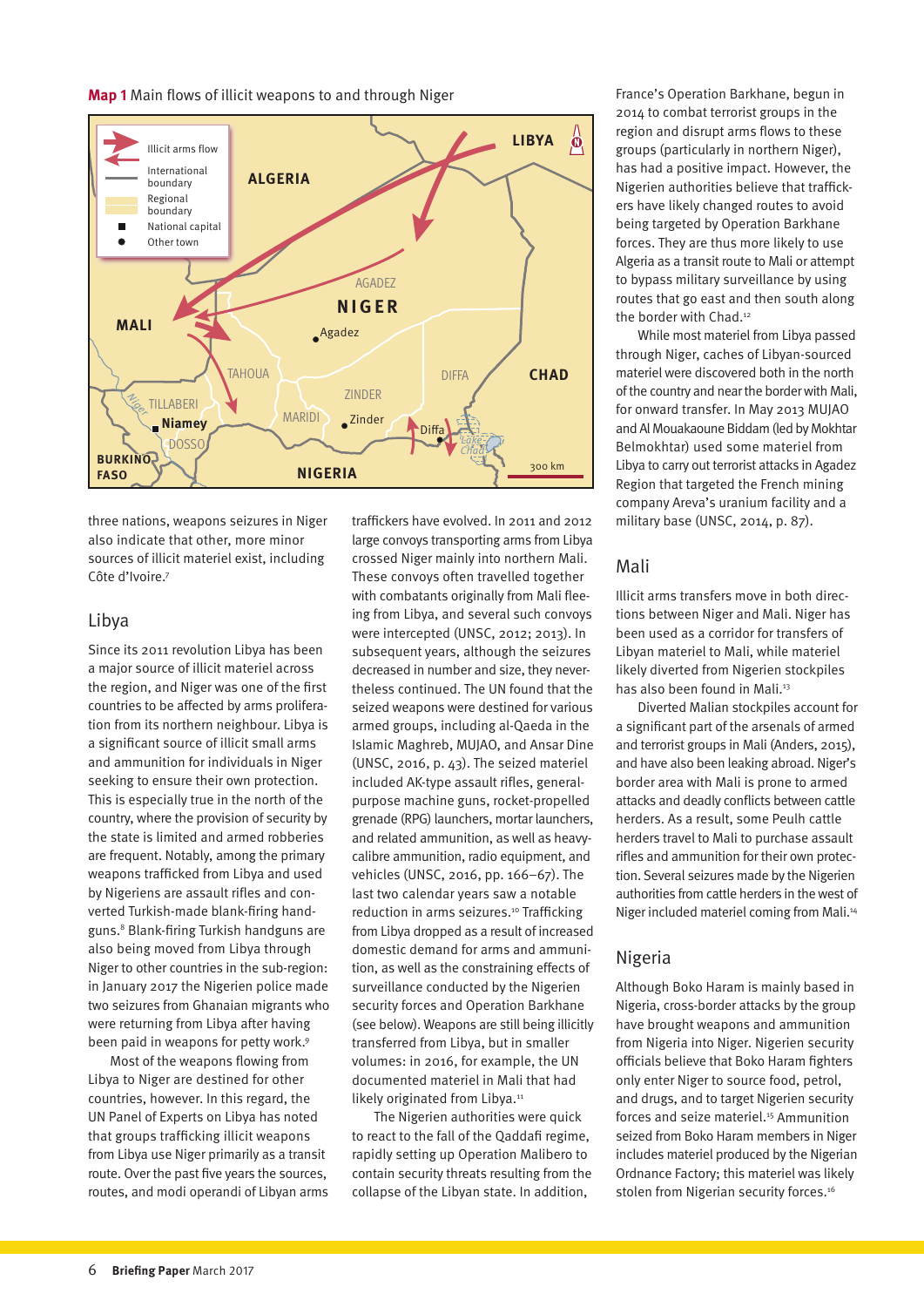Nigerien sources do not believe that Libya is a significant source of materiel for Boko Haram, although there is some evidence that transfers of materiel from Libya and Mali have transited Niger en route to Nigeria.<sup>17</sup> Indeed, in the last three years the Nigeriens have seized several small batches of arms and ammunition on their way to Nigeria.

# **Measuring illicit arms flows and other potential indicators**

This section discusses some of the data sources that may be used to monitor illicit arms flows in Niger. It looks at three indicators in particular: weapons and ammunition seizure data, prices of arms and ammunition, and the use of firearms in acts of violence.

## Weapons and ammunition seizures

Seizures in Niger are made by the country's main security agencies: the Nigerien Armed Forces (FAN), police, gendarmerie, National Guard, and customs. All of these agencies seize weapons and ammunition and most maintain some data about this materiel. In addition to government seizures, a voluntary handover programme for illicit weapons has been under way for several years. The National Commission for the Collection and Control of Illicit Weapons (CNCCAI) oversees this programme,<sup>18</sup> and maintains records of the weapons and ammunition handed in to the government.

Based on the documentation observed by the author, the records compiled by Niger's security agencies include information on the type of firearm, the serial number or parts of the serial number, and the date of the seizure. However, weapons are often stored without any details regarding the seizure and are frequently misidentified. And while these various bodies record seizures and voluntary submissions, there is no national register of seized weapons $19$  and no centralization of either the weapons or the data about such weapons. Even the individual agencies that seize the weapons do not always centralize the data or capture a uniform set of details beyond those noted above. All of this makes broader analysis difficult and reflects the lack of national coordina-

**C** Domestically, Niger uses a rudimentary system of tracing: when seized weapons seem likely to be from diverted national stockpiles, security forces can send a radio message to the offices in charge."

tion of actors involved in the fight against arms trafficking (Samna, 2016).

All security forces hold seized weapons in their own facilities where they are neither destroyed nor stored according to accepted stockpile management standards. Due to their lack of equipment, many Nigerien security agencies integrate seized weapons of good quality into their own service arsenals. This is in breach of Article 17 of the Economic Community of West African States (ECOWAS) Convention on Small Arms and Light Weapons (ECOWAS, 2006), of which Niger is a signatory. Some agencies record these transfers, while others do not. And seized weapons may change custody several times, resulting in the duplication of records. All of these shortcomings should be considered in future efforts to create a national database.

As previously mentioned, Niger currently has limited capacity and resources to assist with international tracing requests. Conflict Armament Research, a specialized

consultancy, has provided training in weapons identification and tracing to Nigerien security agencies. Despite these ongoing efforts, however, to date the Nigerien authorities have not sent out any tracing requests to other national authorities. Domestically, Niger uses a rudimentary system of tracing: when seized weapons seem likely to be from diverted national stockpiles, security forces can send a radio message (called an '*avis de découverte d'armes*').20 The messages go to the offices in charge of the materiel at each of the various security agencies to confirm whether a particular weapon matches any of theirs. The lack of a central registry of lost or stolen weapons makes domestic tracing difficult, however.

### Nigerien Armed Forces

The FAN has a database containing quantitative (see Table 1) and contextual information on its weapons seizures.

| <b>Arms</b>                     | <b>Agadez Regiona</b> | Diffa Region <sup>a</sup> | Dirkou Region <sup>a</sup> | <b>Total</b>   |
|---------------------------------|-----------------------|---------------------------|----------------------------|----------------|
| <b>RPG</b> launchers            | $\circ$               | 5                         | $\overline{2}$             | $\overline{7}$ |
| 12.7 mm machine guns            | $\circ$               | $\overline{\mathbf{3}}$   | $\circ$                    | 3              |
| General-purpose<br>machine guns | 8                     | 3                         | $\circ$                    | 11             |
| AK-type rifles                  | 35                    | 38                        | 51                         | 124            |
| <b>FAL</b>                      | 4                     | $\circ$                   | 4                          | 8              |
| M <sub>16</sub>                 | $\circ$               | $\circ$                   | $\mathbf{1}$               | $\mathbf{1}$   |
| Sporting rifles                 | $\mathbf{1}$          | $\overline{2}$            | $\mathbf{1}$               | 4              |
| Handguns                        | $\circ$               | $\circ$                   | 29                         | 29             |
| <b>Total</b>                    | 48                    | 51                        | 88                         | 187            |

**Table 1** Arms seized by the FAN, September 2015–October 2016

a These are the 'regions' as identified by the military, not the political sub-divisions used by the government. Source: FAN (2016)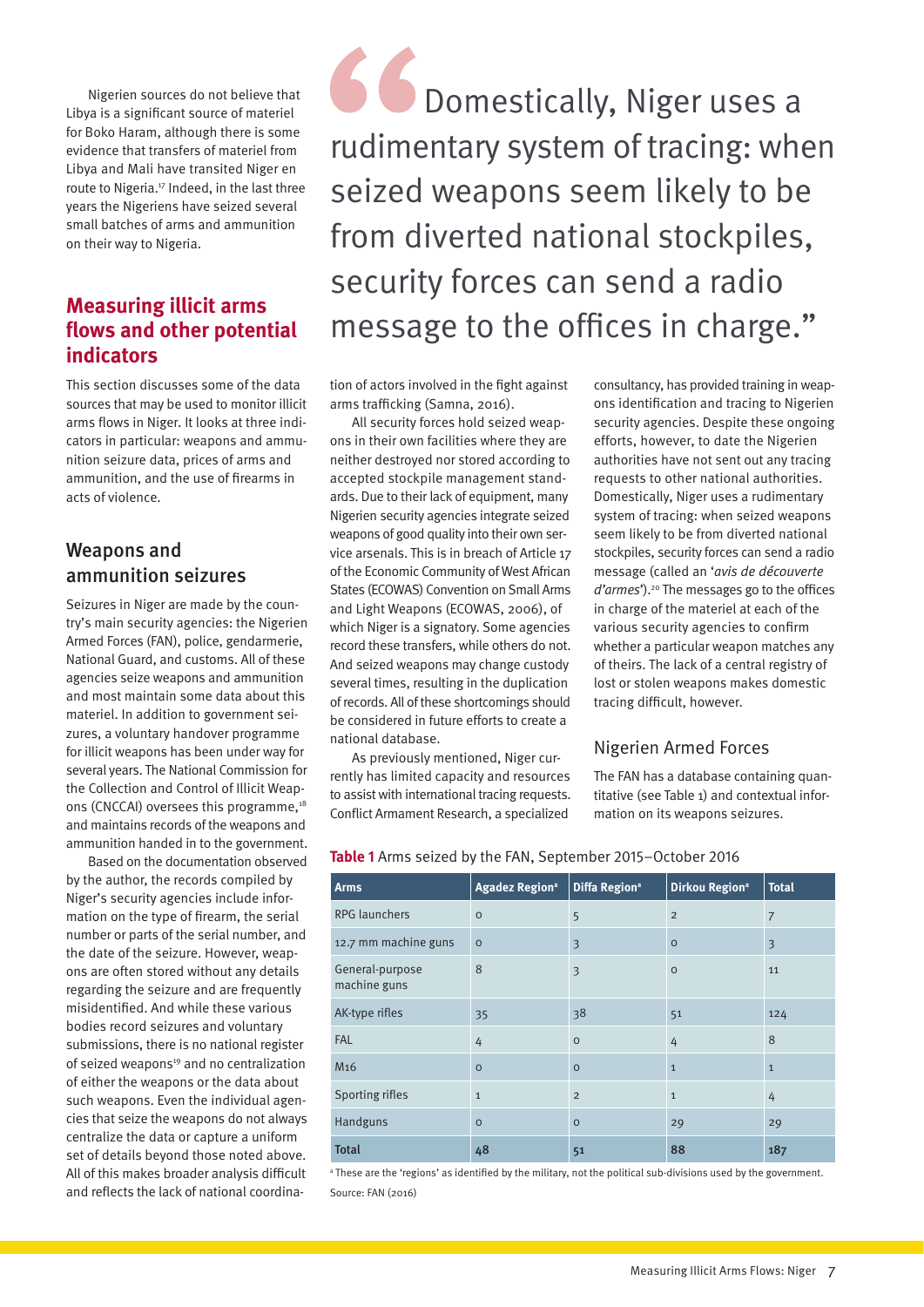#### **Table 2** Seizures of arms and ammunition by the gendarmerie, January 2014–October 2016

|                   | Légion       | Assault rifles <sup>a</sup> | <b>Hunting and</b><br>traditional rifles | <b>Handguns</b> <sup>b</sup> | Other arms <sup>c</sup> | <b>Total arms</b> | <b>Rounds of</b><br>ammunition <sup>d</sup> | <b>Magazines</b> |
|-------------------|--------------|-----------------------------|------------------------------------------|------------------------------|-------------------------|-------------------|---------------------------------------------|------------------|
| 2014              | Niamey       | 15                          | $\overline{4}$                           | 5                            | 9                       | 33                | 1,282                                       | 9                |
|                   | Agadez       | 58                          | $\mathbf 1$                              | 71                           | 14                      | 144               | 6,444                                       | 139              |
|                   | Zinder       | 12                          | $\overline{2}$                           | 5                            | 5                       | 24                | 418                                         | 17               |
|                   | Total        | 85                          | $\overline{7}$                           | 81                           | 28                      | 201               | 8,144                                       | 165              |
| 2015              | Niamey       | 8                           | $\overline{4}$                           | $\overline{\mathbf{3}}$      | $\circ$                 | 15                | 218                                         | $\circ$          |
|                   | Agadez       | 69                          | 10                                       | 27                           | 13                      | 119               | 4,581                                       | 94               |
|                   | Zinder       | 13                          | $\overline{2}$                           | $\overline{\mathbf{3}}$      | $\circ$                 | 18                | 2,171                                       | 8                |
|                   | <b>Total</b> | 90                          | 16                                       | 33                           | 13                      | 152               | 6,970                                       | 102              |
| 2016 <sup>e</sup> | Niamey       | $\overline{4}$              | $\mathbf{1}$                             | $\mathbf{1}$                 | $\overline{2}$          | 8                 | 216                                         | $\overline{4}$   |
|                   | Agadez       | 59                          | $\overline{2}$                           | $\overline{7}$               | 10                      | 78                | 4,961                                       | 104              |
|                   | Zinder       | 20                          | $\circ$                                  | $\mathbf{1}$                 | $\overline{2}$          | 23                | 343                                         | 23               |
|                   | <b>Total</b> | 83                          | $\overline{\mathbf{3}}$                  | 9                            | 14                      | 109               | 5,520                                       | 131              |

a 95 per cent of assault rifles are AK-type rifles; the remainder are FAL and G3.

<sup>b</sup> The data also includes a large number of converted blank-firing handguns.

c This includes traditional firearms, MAS 36, light weapons (RPG launchers, general-purpose machines guns), and non-identified arms.

d Ammunition seized includes mainly 7.62 × 39 mm, as well as some 9 mm, blanks, 7.62 × 54R mm, 7.62 × 51 mm, 12.7 × 108 mm, and ammunition for hunting rifles. e January–October 2016.

Source: Gendarmerie nationale (2015; 2016a; 2016b)

#### Police

While the police keep track of local firearms seizures and armed robberies,<sup>21</sup> the collation of data at the national level is limited. The police provided no data on weapons seizures for this study.

### Gendarmerie

The gendarmerie collects data from its regional units (called *légions*), which it aggregates in a thorough annual report. The dataset is the most comprehensive in the country and allows for some analysis of trends over time. Data indicates that over the past three years the frequency of seizures has not changed dramatically, that the seizures mainly include assault rifles, and that most firearms seizures occur in Agadez Region (see Table 2).

### **CNCCAI**

The CNCCAI relies mainly on statistics provided by the gendarmerie.<sup>22</sup> The CNCCAI data does not allow analysts to accurately determine the types of weapons found, or whether they either were sourced from recent illicit flows or had been in the subject's ownership for some time—from previous uprisings, for example (see Table 3).

### Non-state data collection

State agencies are not the only sources of data to monitor the evolution of illicit arms flows in Niger. Other groups produce data that may be useful in analysing firearms-related dynamics and confirming the evolution of trends. In addition, state sources may not always be objective in assessing their own performances.

**Foreign military operations**. Soldiers  $\bullet$ from Operation Barkhane and US forces based in the north of Niger

have arrested convoys of traffickers and armed groups and seized illicit materiel. According to some Nigerien authorities, these foreign troops do not always share their findings with the national authorities.<sup>23</sup> Foreign units from the Multinational Joint Task Force tackling the spread of Boko Haram in the south of the country are also likely to have seized materiel, although this could not be confirmed.

**UN embargo-monitoring groups**. While these teams report to the UN Security

**Table 3** Data collated by the CNCCAI on materiel seized/handed over in Niger, 2011–March 2014

|                                        | Agadez<br><b>Region</b> | <b>Tahoua</b><br><b>Region</b> | <b>Tillaberi</b><br><b>Region</b> | <b>Zinder</b><br><b>Region</b> | <b>Total</b> |
|----------------------------------------|-------------------------|--------------------------------|-----------------------------------|--------------------------------|--------------|
| Arms (all calibres)                    | 749                     | 482                            | 184                               | 391                            | 1,806        |
| Rounds of ammunition<br>(all calibres) | 1,579                   | 4,316                          | 156                               | 233                            | 6,284        |
| <b>Magazines</b>                       | 43                      | $\circ$                        | 43                                | 233                            | 319          |
| Rockets                                | 9                       | $\circ$                        | $\Omega$                          | $\circ$                        | 9            |
| <b>Mines</b>                           | 66                      | $\circ$                        | $\circ$                           | $\circ$                        | 66           |
| Hand grenades                          | 8                       | $\circ$                        | $\overline{2}$                    | $\mathbf{1}$                   | 11           |

Source: CNCCAI (2014)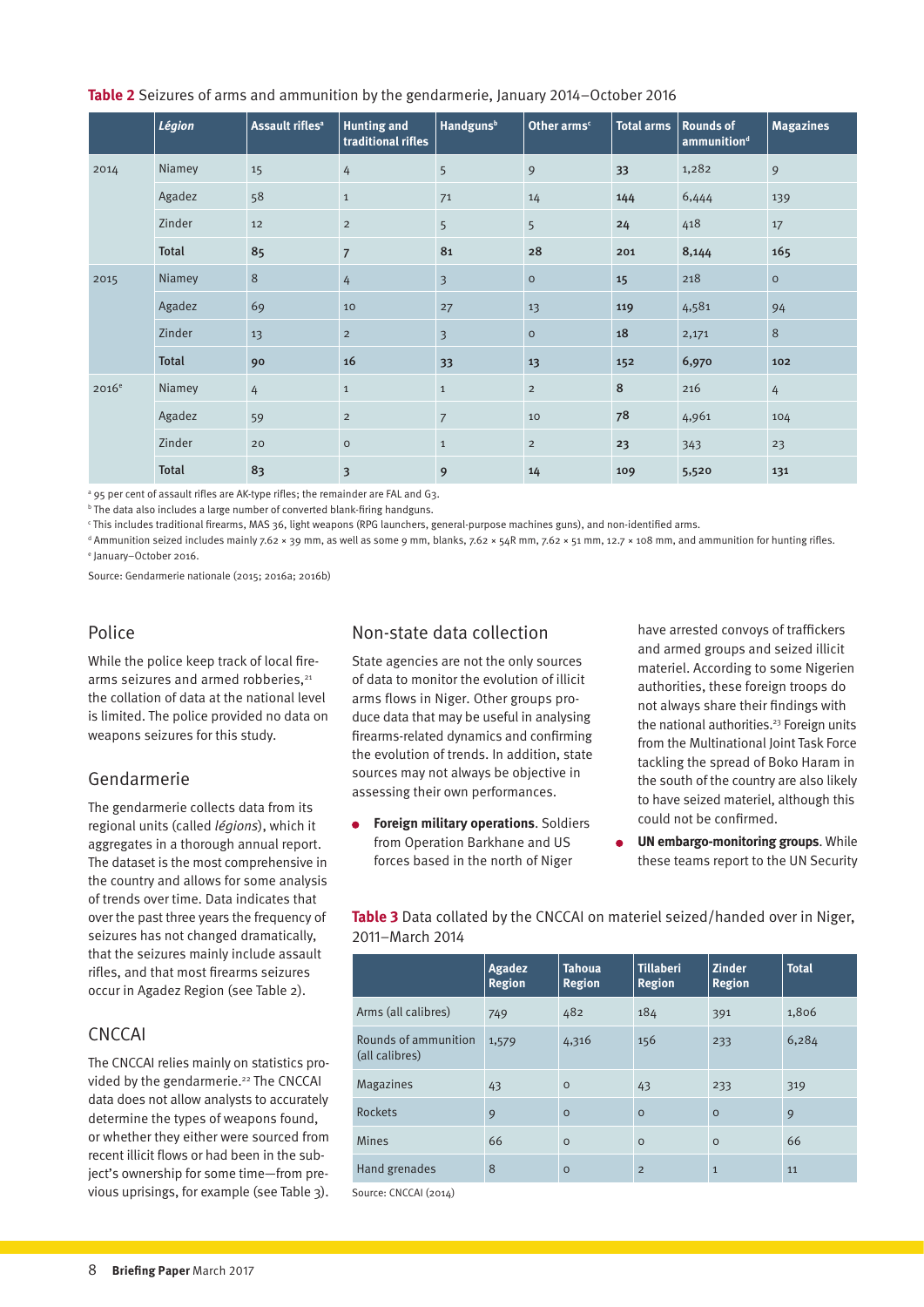Council and advise its Sanctions Committee, their public reports constitute a source of detailed information on arms trafficking and seizures in countries under UN arms embargoes. In the case of the Sahel, the UN Panel of Experts on Libya has collected firsthand information on arms seizures and trafficking activity in and out of the country for the past five years (see above).

Monitoring groups can also request manufacturing or purchasing states to trace seized materiel in order to build knowledge of the chain of transfers and understand the stage at which the materiel entered the illicit market. Over the past five years UN monitoring groups sent over a hundred tracing requests to confirm cross-border diversions of Libyan national stockpiles. At least a dozen tracing requests were sent regarding materiel found in Niger, including cached weapons, weapons seized from armed groups, and weapons identified as having been used in terrorist attacks. These requests were sent to several manufacturing states, including Belgium, Poland, and the Russian Federation (UNSC, 2012; 2013; 2014; 2015).

- **Peacekeeping missions**. Based on field research, MINUSMA has been monitoring the proliferation and flows of illicit materiel in Mali, identifying transfers to terrorist and other armed groups, and tracking the evolution of demand. Several of its investigations include potential transfers from or through Niger.
- **NGOs**. Research institutions such as the Small Arms Survey and Conflict Armament Research also collect field data on illicit arms trafficking and have considerable capacity to identify materiel when investigating chains of transfers.<sup>24</sup>

# Prices of arms and ammunition $25$

As the Survey has noted elsewhere, where data on arms seizures is incomplete, it is essential to capture other indicators to monitor the evolution of illicit arms flows (De Martino and Atwood, 2015). Additional relevant indicators include the evolution of the prices of arms and ammunition, as well as the use of firearms in acts of violence.



Collecting data on weapons prices in Niger is challenging, and more work will need to be done in this area if such data is to be used as an indicator. Interviews with security force members in the north of the country, former rebel fighters, and gold miners indicate that in Agadez an AK-type rifle—the most widely available type of weapon on the country's black market—can be bought for XOF 350,000– 500,000 (USD 550–850). Prices could be as low as XOF 250,000 (USD 400) further north, including at the gold mining sites where security control is minimal and the risks associated with trafficking are lower. In terms of ammunition, one would expect to pay XOF 500–600 (USD 0.80–1.00) for one round of 7.62 x 39 mm ammunition in Agadez, while the same round generally costs XOF 250 (USD 0.40) further north.<sup>26</sup>

**Figure 1** Evolution of armed robberies reported to the gendarmerie, 2014–16\*



\* Data collection ceased in early October 2016. In order to compare annual data, the author has extrapolated the data available from January to September to provide projections for the remaining three months (October–December 2016).

Source: Gendarmerie nationale (2015; 2016a; 2016c)

## Use of firearms in acts of violence

Firearms are widely used in armed robberies, banditry, and terrorist attacks across the country. Some areas are more heavily affected, including northern Agadez Region, the border area with Mali, and south-eastern parts of the country where Boko Haram is active. Figure 1 shows armed robberies reported to the gendarmerie in 2014–16.

In addition to armed robberies, many casualties have resulted from terrorist attacks. For instance, the UN Office for the Coordination of Humanitarian Affairs has kept track of the number of Boko Haram's victims. Between February 2015 and December 2016 this terrorist group killed 305 civilians and injured 147 more in south-east Niger (OCHA, 2017). In addition, Boko Haram reportedly killed more than 60 members of the Nigerien security forces in  $2016.<sup>27</sup>$ 

# **Conclusion**

Niger and its international partners have developed a range of initiatives to tackle armed violence and illicit arms flows. Monitoring the evolution of trafficking is and will continue to be key to assessing the impact of these initiatives.

Niger has many effective data sensors at its disposal at both the local and national levels. But the current absence of any standardization and centralization of information on arms seizures prevents the effective use of what data is available to monitor the implementation of SDG 16.4. Assisting the Nigerien authorities to create a central national database, and building on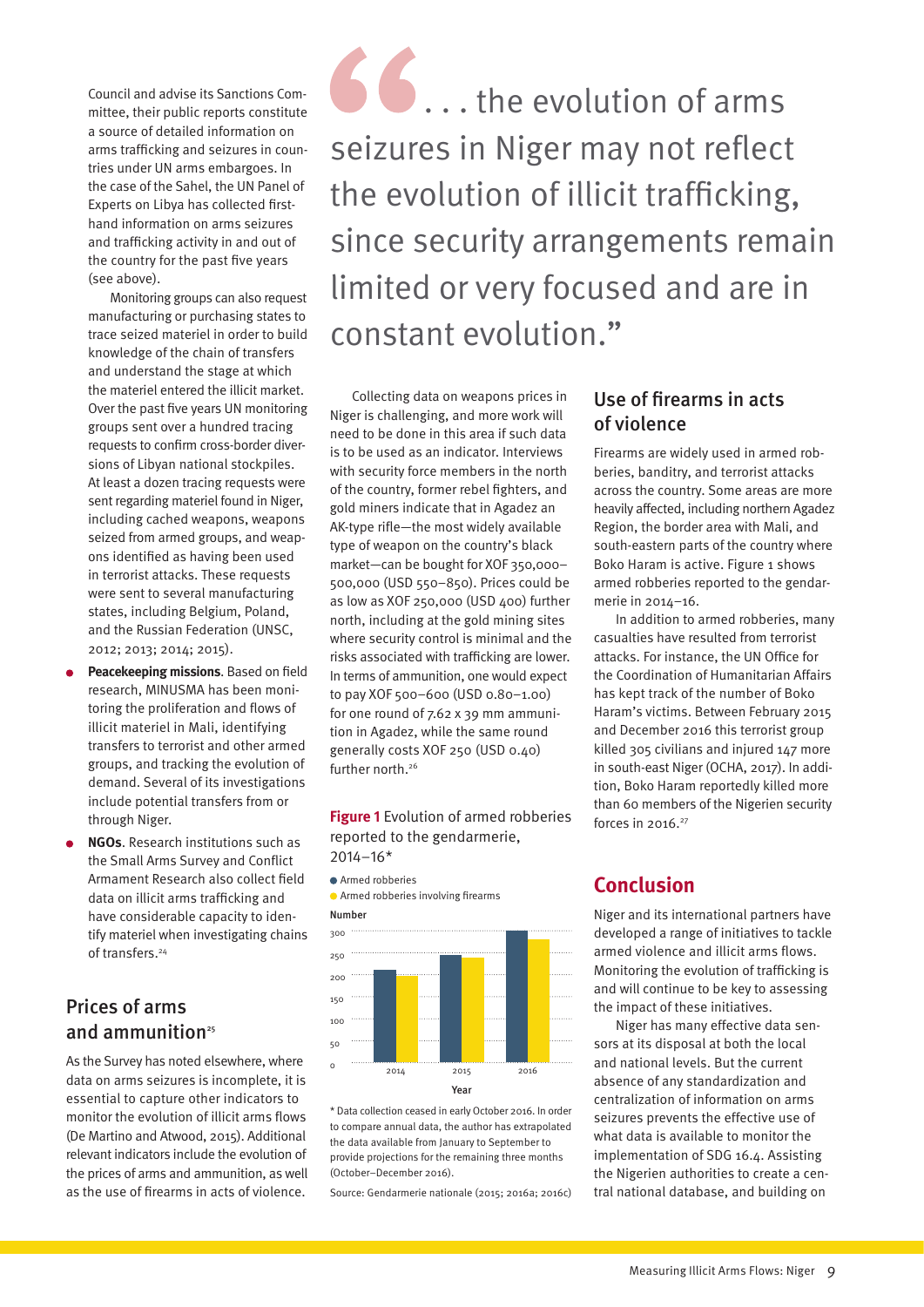

existing methodologies and efforts already made by some security agencies to that end, such as the gendarmerie, are therefore both critical.

As the Survey has noted elsewhere, Indicator 16.4.2 has several weaknesses that make it insufficient to be the only way in which progress towards SDG 16.4 is monitored.28 As for many countries in Africa, the challenge of achieving the tracing component of this indicator is beyond the reach of Niger's current capacities. Also, the evolution of seizures in Niger may not reflect the evolution of illicit trafficking, since security arrangements remain limited or very focused and are in constant evolution. For example, specific Nigerien or foreign military forces operations targeting arms flows or terrorism may result in an increase in seizures that does not necessarily indicate that trafficking is on the rise. In addition, these operations may merely disrupt flows and shift the problem elsewhere.

Additional indicators are needed in order to accurately capture the evolution of illicit arms trafficking. The evolution of weapons pricing in Niger and the use of firearms in acts of violence both offer useful supplementary data to measure illicit trafficking.

Finally, a solid framework for monitoring progress towards achieving SDG 16.4 in Africa should include qualitative analysis of the evolution of security threats and trafficking networks, data on which is already generated by a range of actors, to complement non-comprehensive quantitative data and confirm any identified trends. .

### **Notes**

- 1 The indicator is still under discussion; see UN Statistical Commission (2016).
- 2 Author interviews with local authorities, Agadez and Diffa, November 2016; see also Guichaoua (2016).
- 3 Author interviews with Nigerien security sources, Niamey, November 2016.
- 4 Author interviews with security officers involved in the investigation, Niamey, November 2016.
- 5 Author interview with a representative of the Nigerien Armed Forces, Diffa, November 2016.
- 6 Author interview with a security officer involved in the investigation, Niamey, November 2016.
- 7 For example, in 2012 a car coming from Côte d'Ivoire was stopped and found to be transporting a large quantity of assault rifles and ammunition in a false bottom. Author interview with customs officer, Niger, 2013. See also CAR (2016, p. 35).
- 8 Author interviews with security officers, traders, and a gold miner, Niamey and Agadez, November 2016. For further information on the conversion of blank-firing handguns, see King (2015). For more on the security situation in northern Niger, see Pellerin (forthcoming).
- 9 Email exchange with Nigerien police investigator, January 2017.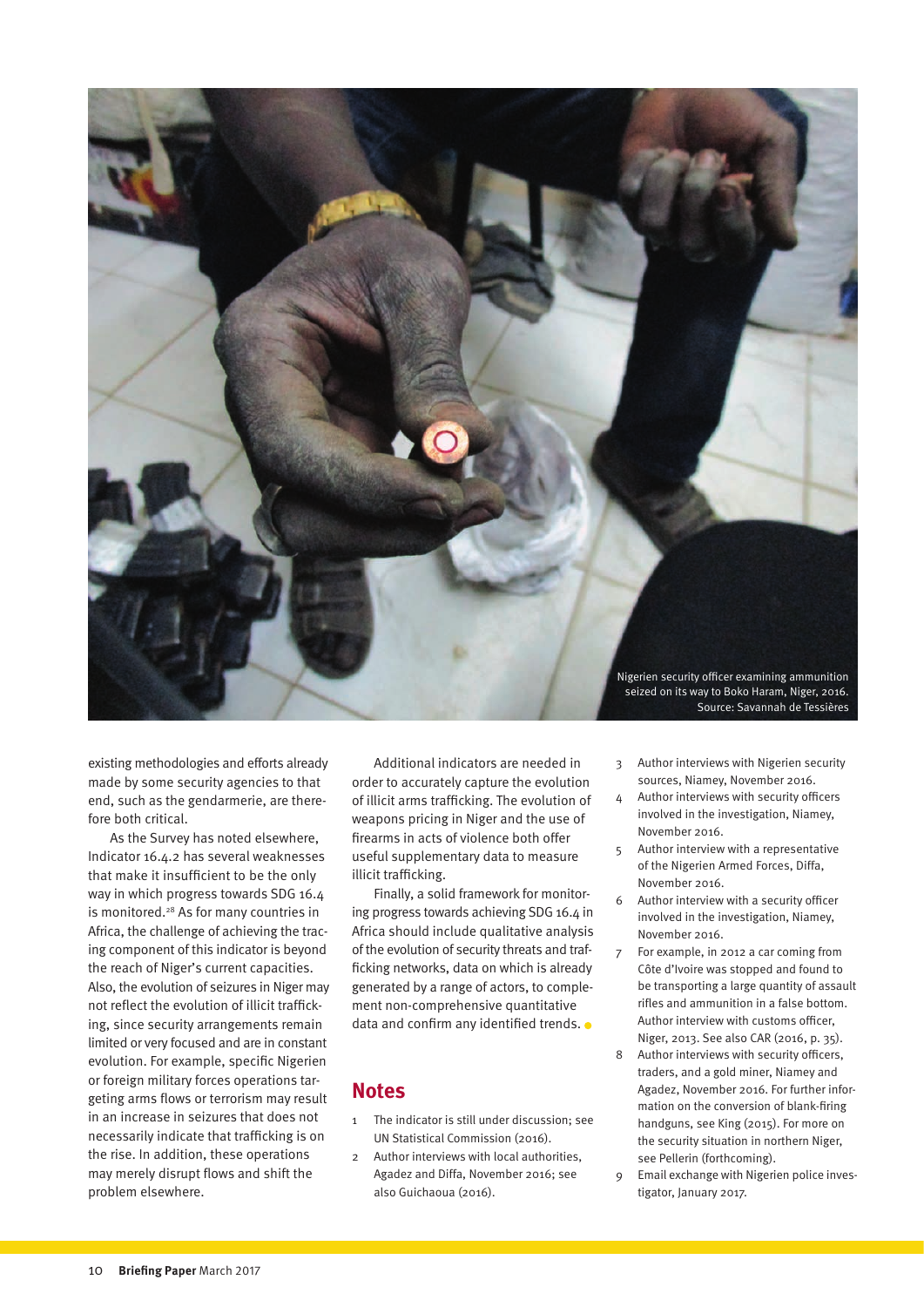- 10 Author interviews with members of the Nigerien military and a French representative, Niamey, 2016.
- 11 Information provided to the author by the Joint Mission Analysis Centre (JMAC) of the UN Multidimensional Integrated Stabilization Mission in Mali (MINUSMA), 2016.
- 12 Author interviews with high-ranking officers, Niamey and Agadez, November 2016.
- 13 Author interview with Nigerien security officers, Niamey, November 2016; information provided by JMAC, MINUSMA, 2016.
- 14 Author interview with police investigator, Niamey, November 2016.
- 15 Author interviews with members of the Nigerien military, anti-terrorist unit, and gendarmerie, Diffa, November 2016.
- 16 Author's inspection of some materiel seized from Boko Haram, Diffa, November 2016.
- 17 Author interviews with a counter-terrorist officer and a member of the Office of the Army Chief of Staff, Niamey, November 2016. Information about Libyan materiel in Nigeria remains anecdotal, however, and more investigation is needed.
- 18 The CNCCAI is responsible for assisting the President's Office to design strategies to combat illicit arms trafficking and armed violence.
- 19 Niger has no national small arms and light weapons register, despite Article 9 of the ECOWAS Convention on Small Arms and Light Weapons, which obliges member states to establish such a national computerized register, which should include seized materiel (art. 17) (ECOWAS, 2006).
- 20 These messages include the type of the weapon, the serial number, and the context of the seizure (author interview with a person responsible for National Guard materiel, Niamey, November, 2016).
- 21 Author interviews with a senior police representative, Niamey, November 2016.
- 22 Author interview with CNCCAI representative, November 2016.
- 23 Author interviews with senior security agency officers, Niamey and Agadez, November 2016.
- 24 For example, see Anders (2015); CAR (2016).
- 25 Author interviews with representatives of the Directorate General of Documentation and External Security, and the police, ex-combatants, and a gold miner, Niger, November 2016.
- 26 Author interviews with security force members, former rebel fighters, and gold miners, Agadez and Niamey, November 2016.
- 27 Analysis of media reports, January– December 2016. The estimate was confirmed by a security source in Niamey. It should be noted that the prevalence of firearms is not uniform: in some areas deadly conflicts often do not involve firearms. For example, in Bangui, Tahoua Region, 18 people were killed during a

November 2016 clash between cattle herders and farmers in which no firearms were used (ActuNiger, 2016). And in Diffa Region, where Boko Haram regularly targets the population, vigilante groups largely do not possess firearms (author interviews with security officer, Niamey, November 2016, and with representatives of the National Commission on Human Rights and Fundamental Liberties and civilian authorities, Diffa, November 2016).

28 See, for example, the first two publications in this series: Carlson (2016) and Nowak (2016).

## **References**

- ActuNiger. 2016. ['Drame de Bangui: 18 morts et](http://www.actuniger.com/societe/12228-drame-de-bangui-18-morts-et-43-bless%C3%A9s-selon-le-minist%C3%A8re-de-l-int%C3%A9rieur.html) [43 blessés selon le ministère de l'intérieur.'](http://www.actuniger.com/societe/12228-drame-de-bangui-18-morts-et-43-bless%C3%A9s-selon-le-minist%C3%A8re-de-l-int%C3%A9rieur.html) 1 November.
- Anders, Holger. 2015. ['Expanding Arsenals:](http://www.smallarmssurvey.org/fileadmin/docs/A-Yearbook/2015/eng/Small-Arms-Survey-2015-Chapter-06-EN.pdf)  [Insurgent Arms in Northern Mali.'](http://www.smallarmssurvey.org/fileadmin/docs/A-Yearbook/2015/eng/Small-Arms-Survey-2015-Chapter-06-EN.pdf) In Small Arms Survey. *Small Arms Survey 2015: Weapons and the World*. Cambridge: Cambridge University Press.
- CAR (Conflict Armament Research). 2016. *[Investigating Cross-border Weapon Trans](http://www.conflictarm.com/download-file/?report_id=2433&file_id=2434)[fers in the Sahel](http://www.conflictarm.com/download-file/?report_id=2433&file_id=2434)*. November.
- Carlson, Khristopher. 2016. *[Measuring Illicit](http://www.smallarmssurvey.org/fileadmin/docs/H-Research_Notes/SAS-Research-Note-61.pdf)  [Arms Flows: Somalia](http://www.smallarmssurvey.org/fileadmin/docs/H-Research_Notes/SAS-Research-Note-61.pdf)*. Research Note No. 61. Geneva: Small Arms Survey.
- CNCCAI (Commission nationale de collecte et de contrôle des armes illicites). 2014. 'Bilan d'activités 2011–2014.' Unpublished document. 10 March.
- De Martino, Luigi and David Atwood. 2015. *[Reducing Illicit Arms Flows and the New](http://www.smallarmssurvey.org/fileadmin/docs/H-Research_Notes/SAS-Research-Note-50.pdf)  [Development Agenda](http://www.smallarmssurvey.org/fileadmin/docs/H-Research_Notes/SAS-Research-Note-50.pdf)*. Research Note No. 50. Geneva: Small Arms Survey.
- ECOWAS (Economic Community of West African States). 2006. [ECOWAS Convention on Small](http://www.poa-iss.org/RegionalOrganizations/ECOWAS/ECOWAS%20Convention%202006.pdf)  [Arms and Light Weapons, Their Ammunition](http://www.poa-iss.org/RegionalOrganizations/ECOWAS/ECOWAS%20Convention%202006.pdf)  [and Other Related Materials \('ECOWAS](http://www.poa-iss.org/RegionalOrganizations/ECOWAS/ECOWAS%20Convention%202006.pdf)  [Convention on Small Arms and Light](http://www.poa-iss.org/RegionalOrganizations/ECOWAS/ECOWAS%20Convention%202006.pdf)  [Weapons'\).](http://www.poa-iss.org/RegionalOrganizations/ECOWAS/ECOWAS%20Convention%202006.pdf) Abuja, 14 June.
- FAN (Forces Armées Nigériennes). 2016. 'Situation des armes saisies.' Unpublished document. 15 November.
- Gendarmerie nationale. 2015. *Rapport annuel des statistiques de la Gendarmerie nationale—année 2014*.
- —. 2016a. *Rapport annuel des statistiques de la Gendarmerie nationale—année 2015*.
- —. 2016b. 'Situation saisies armes et munitions année 2016 (janvier à octobre).' Unpublished document.
- —. 2016c. 'Etat mensuel des attaques à main armée par Légion (janvier à septembre 2016).' Unpublished document.
- Guichaoua, Yvan. 2016. ['Mali-Niger: Une fron](http://www.lemonde.fr/afrique/article/2016/06/20/mali-niger-une-frontiere-entre-conflits-communautaires-rebellion-et-djihad_4954085_3212.html)[tière entre conflits communautaires,](http://www.lemonde.fr/afrique/article/2016/06/20/mali-niger-une-frontiere-entre-conflits-communautaires-rebellion-et-djihad_4954085_3212.html)  [rébellion et djihad.'](http://www.lemonde.fr/afrique/article/2016/06/20/mali-niger-une-frontiere-entre-conflits-communautaires-rebellion-et-djihad_4954085_3212.html) *Le Monde Afrique*. 20 June.
- King, Benjamin. 2015. *[From Replica to Real:](http://www.smallarmssurvey.org/fileadmin/docs/G-Issue-briefs/SAS-IB10-From-Replica-to-Real.pdf)  [An Introduction to Firearms Conversions](http://www.smallarmssurvey.org/fileadmin/docs/G-Issue-briefs/SAS-IB10-From-Replica-to-Real.pdf)*. Issue Brief No. 10. Geneva: Small Arms Survey. February.
- Nowak, Matthias. 2016. *[Measuring Illicit Arms](http://www.smallarmssurvey.org/fileadmin/docs/H-Research_Notes/SAS-Research-Note-62.pdf)  [Flows: Honduras](http://www.smallarmssurvey.org/fileadmin/docs/H-Research_Notes/SAS-Research-Note-62.pdf)*. Research Note No. 62. Geneva: Small Arms Survey.
- OCHA (United Nations Office for the Coordination of Humanitarian Affairs). 2017. *[Niger-](http://reliefweb.int/sites/reliefweb.int/files/resources/NER_Diffa_Timeline_25012017.pdf)[Diffa: Key facts and figures \(December 2016\).](http://reliefweb.int/sites/reliefweb.int/files/resources/NER_Diffa_Timeline_25012017.pdf)*
- Pellerin, Mathieu. Forthcoming. *The Gold Rush in Northern Niger: Beyond the Wild West*. Security Assessment in North Africa, Briefing Paper. Geneva: Small Arms Survey.
- Samna, Cheibou. 2016. ['L'amélioration de](http://www.unodc.org/documents/treaties/Firearms_2016/Niger_-_French.pdf)  [l'assistance technique et le renforcement](http://www.unodc.org/documents/treaties/Firearms_2016/Niger_-_French.pdf)  [des capacités pour lutter contre le traffic](http://www.unodc.org/documents/treaties/Firearms_2016/Niger_-_French.pdf)  [illicite d'armes à feu dans le cadre de la](http://www.unodc.org/documents/treaties/Firearms_2016/Niger_-_French.pdf)  [prévention du crime et de la justice pénale.'](http://www.unodc.org/documents/treaties/Firearms_2016/Niger_-_French.pdf)  Presentation to the fourth session of the Working Group on Firearms. Vienna, 18–19 May.
- Schroeder, Matt. 2013. ['Captured and Counted:](http://www.smallarmssurvey.org/fileadmin/docs/A-Yearbook/2013/en/Small-Arms-Survey-2013-Chapter-12-EN.pdf)  [Illicit Weapons in Mexico and the Philippines.'](http://www.smallarmssurvey.org/fileadmin/docs/A-Yearbook/2013/en/Small-Arms-Survey-2013-Chapter-12-EN.pdf) In Small Arms Survey. *Small Arms Survey 2013: Everyday Dangers*. Cambridge: Cambridge University Press, pp. 283–317.
- UNGA (United Nations General Assembly). 2015. [Resolution 70/1.](http://www.un.org/ga/search/view_doc.asp?symbol=A/RES/70/1&Lang=E) Adopted 25 September. A/RES/70/1 of 21 October.
- UNSC (United Nations Security Council). 2012. *[Final Report of the Panel of Experts Estab](http://www.securitycouncilreport.org/atf/cf/%7B65BFCF9B-6D27-4E9C-8CD3-CF6E4FF96FF9%7D/Libya%20S%202012%20163.pdf)[lished Pursuant to Security Council Resolu](http://www.securitycouncilreport.org/atf/cf/%7B65BFCF9B-6D27-4E9C-8CD3-CF6E4FF96FF9%7D/Libya%20S%202012%20163.pdf)[tion 1973 \(2011\)](http://www.securitycouncilreport.org/atf/cf/%7B65BFCF9B-6D27-4E9C-8CD3-CF6E4FF96FF9%7D/Libya%20S%202012%20163.pdf)*. S/2012/163 of 20 March.
- —. 2013. *[Final Report of the Panel of Experts](http://www.securitycouncilreport.org/atf/cf/%7B65BFCF9B-6D27-4E9C-8CD3-CF6E4FF96FF9%7D/s_2013_99.pdf)  [Established Pursuant to Resolution 1973](http://www.securitycouncilreport.org/atf/cf/%7B65BFCF9B-6D27-4E9C-8CD3-CF6E4FF96FF9%7D/s_2013_99.pdf)  [\(2011\)](http://www.securitycouncilreport.org/atf/cf/%7B65BFCF9B-6D27-4E9C-8CD3-CF6E4FF96FF9%7D/s_2013_99.pdf)*. S/2013/99 of 9 March.
- —. 2014. *[Final Report of the Panel of Experts](http://www.securitycouncilreport.org/atf/cf/%7B65BFCF9B-6D27-4E9C-8CD3-CF6E4FF96FF9%7D/s_2014_106.pdf)  [Established Pursuant to Resolution 1973](http://www.securitycouncilreport.org/atf/cf/%7B65BFCF9B-6D27-4E9C-8CD3-CF6E4FF96FF9%7D/s_2014_106.pdf)  [\(2011\)](http://www.securitycouncilreport.org/atf/cf/%7B65BFCF9B-6D27-4E9C-8CD3-CF6E4FF96FF9%7D/s_2014_106.pdf)*. S/2014/106 of 19 February.
- —. 2015. *[Final Report of the Panel of Experts](http://www.securitycouncilreport.org/atf/cf/%7B65BFCF9B-6D27-4E9C-8CD3-CF6E4FF96FF9%7D/s_2015_128.pdf)  [Established Pursuant to Resolution 1973](http://www.securitycouncilreport.org/atf/cf/%7B65BFCF9B-6D27-4E9C-8CD3-CF6E4FF96FF9%7D/s_2015_128.pdf)  [\(2011\)](http://www.securitycouncilreport.org/atf/cf/%7B65BFCF9B-6D27-4E9C-8CD3-CF6E4FF96FF9%7D/s_2015_128.pdf)*. S/2015/128 of 23 February.
- —. 2016. *[Final Report of the Panel of Experts](http://www.securitycouncilreport.org/atf/cf/%7B65BFCF9B-6D27-4E9C-8CD3-CF6E4FF96FF9%7D/s_2016_209.pdf)  [Established Pursuant to Resolution 1973](http://www.securitycouncilreport.org/atf/cf/%7B65BFCF9B-6D27-4E9C-8CD3-CF6E4FF96FF9%7D/s_2016_209.pdf)  [\(2011\)](http://www.securitycouncilreport.org/atf/cf/%7B65BFCF9B-6D27-4E9C-8CD3-CF6E4FF96FF9%7D/s_2016_209.pdf)*. S/2016/209 of 9 March.
- UN (United Nations) Statistical Commission. 2016. ['Agenda Item 9. Refinement of Indi](http://unstats.un.org/sdgs/files/meetings/iaeg-sdgs-meeting-04/9.%20Refinement%20of%20Indicators%20plenary.pdf)[cators.' 4](http://unstats.un.org/sdgs/files/meetings/iaeg-sdgs-meeting-04/9.%20Refinement%20of%20Indicators%20plenary.pdf)th Meeting of the Inter-agency and Expert Group on Sustainable Development Goal Indicators (IAEG-SDGs). Geneva, 17–18 November.

For more information on illicit arms trafficking, please visit the Global Partnership on Small Arms website: [www.smallarmssurvey.org/salw](http://www.smallarmssurvey.org/salw). The website hosts a library of resources on illicit small arms and light weapons flows and control measures.